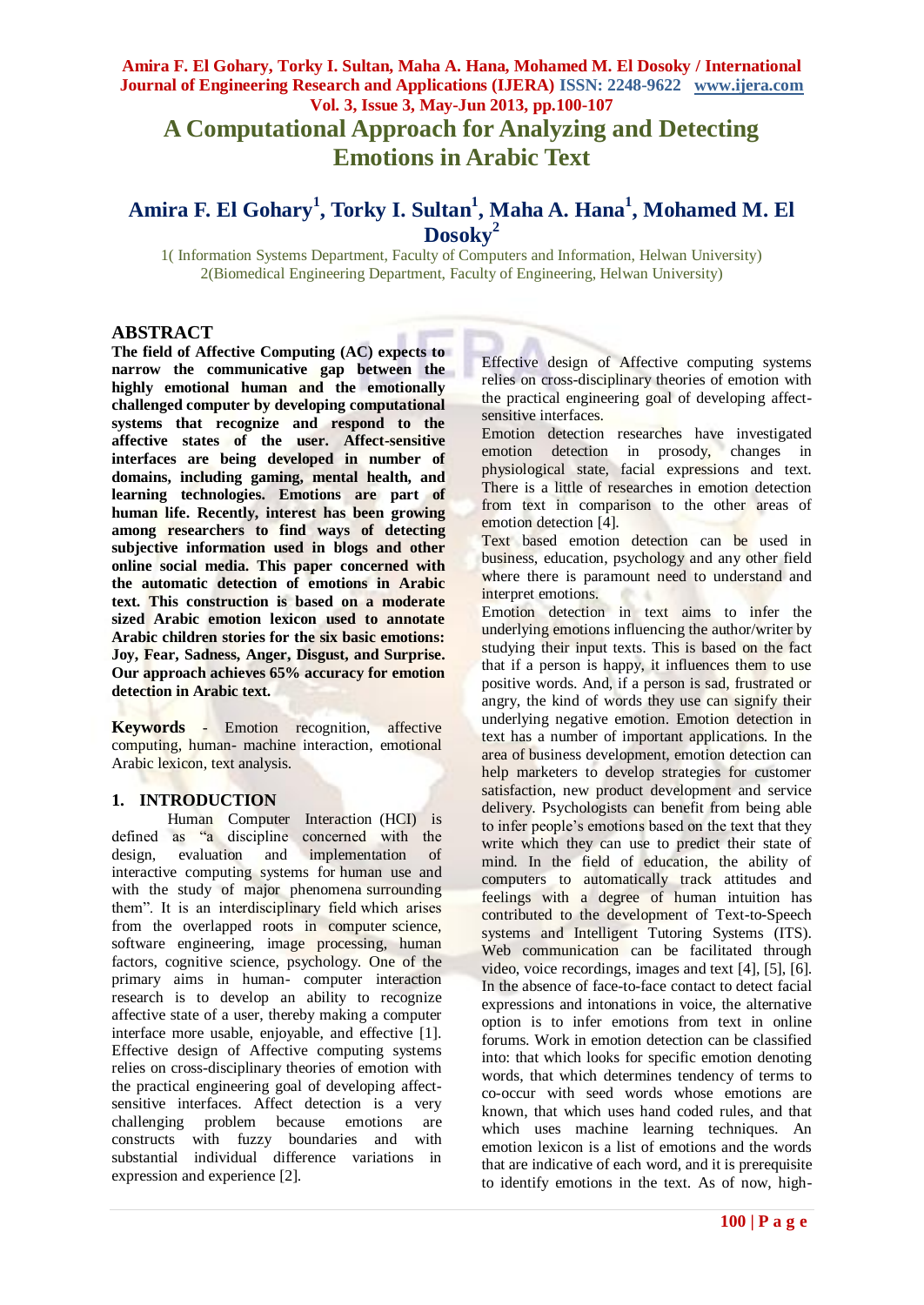quality, high-coverage emotion lexicons do not exist for any language. Few lexicons for some language are available such as the WordNet Affect lexicon (WAL) for six basic emotions, for English words and the General Inquirer (GI) which categorizes words into a number of categories, including positive and negative semantic orientation [7].

In this paper, a computational approach for analyzing and tracking of emotions from Arabic children stories is proposed. Along with a construction of a moderate-sized Arabic lexicon to identify the emotional expressions at word, sentence and document level. The VSM model is used for the classification of stories according to the six basic emotion categories. The proposed architecture is tested by Arabic textual dataset to find the results and discuss the preliminary findings [8].

The paper is organized as follows: Section 2 reviews related work that covers emotions models used to capture the affective states of a text, information retrieval as a tool for emotion detection, and computational approaches for emotion detection. Section 3 describes the emotion architecture that has been proposed and validated. Section 4 explains the experimental setup that is used and discusses the results. The paper is concluded by discussing the findings, and proposing areas to be considered in future research in Section 5.

## **2. RELATED WORK**

#### **2.1Computational approaches for emotion detection**

Emotions can be represented by two different models. One popular approach involves the use of a categorical representation, in which emotions consists of labels such as boredom, frustration, and anger. An alternative approach emphasizes the importance of the fundamental dimensions of valence and arousal in understanding emotional experience. Dimensional approaches have long been studied by emotion theorists and they suggest the existence of at least two fundamental dimensions: valence (pleasure/displeasure) and arousal (activation/deactivation). Other researchers have found 'dominance' a third dimension important to represent emotional phenomena. A categorical model is adopted for most emotion recognition in text and video, while dimensional representation is suitable in the case of speech. [9]

Three approaches currently dominate the emotion detection task are: keyword based, learning based and hybrid based approach. These make use of features selected from syntactic (n-grams, pos tags, phrase patterns) and semantic (synonym sets) data to detect emotions.

## **2.1.1Keyword Spotting approach**

This approach depends on the presence of keywords and may involve pre-processing with a parser and emotion dictionary. It is easy to

implement, intuitive and straight forward since it involves identifying words to search for in text.

## **2.1.2 Learning based approach**

This approach uses a trained classifier to categorize input text into emotion classes by using keywords as features. It is easier and faster to adapt to domain changes since it can quickly learn new features from corpora by supplying a large training set to a machine learning algorithm for building a classification model. However, acquiring large corpora may not always be feasible. The major drawback of this approach is that it leads to inexact boundaries between emotion classes and a lack of context analysis.

## **2.1.3 Hybrid based approach**

This approach consists of a combination of the keyword based implementation and learning based implementation. The main advantage of this approach is that it can yield higher accuracy results from training a combination of classifiers and adding knowledge-rich linguistic information from dictionaries and thesauri. The advantage of this is that it will offset the high cost involved in using human indexers for information retrieval tasks and minimize complexities encountered while integrating different lexical resources. [10]

## **2.2 Emotions in Text**

The research on detecting emotional content in text refers to written language and transcriptions of oral communication. Early research to link text and emotions aimed at understanding how people express emotions through text, or how text triggers different emotions, was conducted by Osgood.

Osgood [11] used multidimensional scaling (MDS) to create visualizations of affective words based on similarity ratings of the words provided to subjects from different cultures. The words can be thought of as points in a multidimensional space, and the similarity ratings represent the distances between these words. The emergent dimensions found by Osgood were "evaluation," "potency," and "activity." Evaluation quantifies how a word refers to an event that is pleasant or unpleasant, potency quantifies how a word is associated to an intensity level, and activity refers to whether a word is active or passive.

Lutz [12] has found similar dimensions but differences in the similarity matrices produced by people of different cultures. Samsonovich and Ascoli [13] used English and French dictionaries to generate "conceptual value maps," a type of "cognitive map" similar to Osgood"s, and found the same set of underlying dimensions. Other researches [14], [15], [16] involve a lexical analysis of the text in order to identify words that are predictive of the affective states of writers or speakers.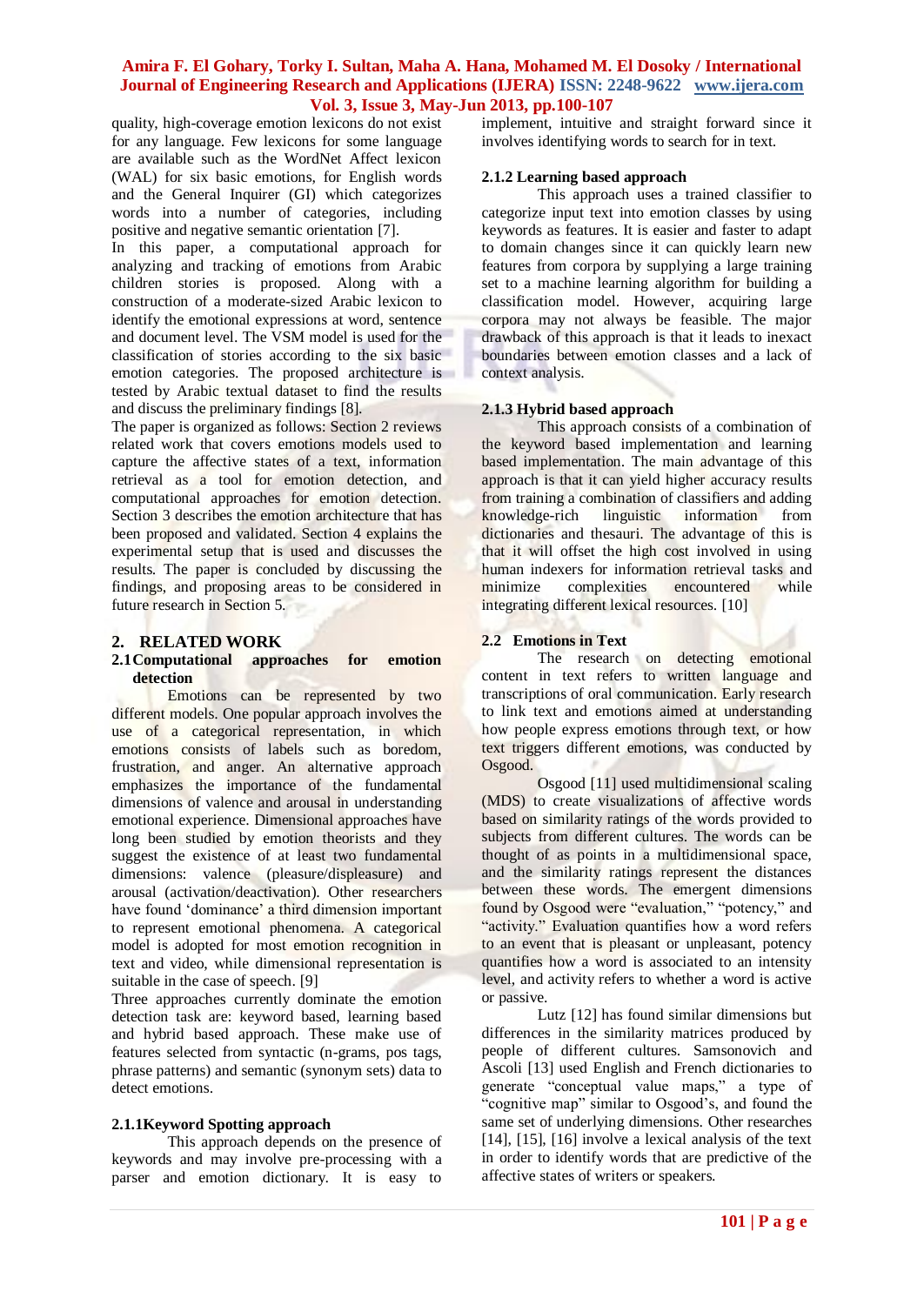Several of these approaches rely on the Linguistic Inquiry and Word Count (LIWC) [17], a validated computer tool that analyzes bodies of text using dictionary-based categorization. LIWC-based affect detection methods attempt to identify particular words that are expected to reveal the affective content in the text [18]. Other researchers have used corpora-based approaches that assume that people using the same language would have similar conceptions for different discrete emotions and used thesauri of emotional terms. For example, Wordnet is a lexical database of English terms and is widely used in computational linguistics research [19]. Strapparava and Valituti [20] extended Wordnet with information on affective terms.

The Affective Norm for English Words (ANEWs) (Bradley and Lang, 1999, Stevenson, Mikels and James, 2007) [21], [22] is one of several projects to develop sets of normative emotional ratings for collections of emotion elicitation objects, in this case English words. International Affective Picture System (IAPS) (Lang, Greenwald, Bradley and Hamm, 1993), a collection of photographs. These collections provide values for valence, arousal, and dominance for each item, averaged over a large number of subjects who rated the items using the Self-Assessment Manikin (SAM) introduced by Lang and colleagues. Finally, affective norms for English Text (ANET) [23] provide a set of normative emotional ratings for a large number of brief texts in the English language.

There are also some text-based affect detection systems that rely on a semantic analysis of the text. For example, Gill et al. (2008) [24] analyzed 200 blogs and reported that texts judged by humans as expressing fear and joy were semantically similar to emotional concept words (phobia, terror for fear and delight, and bliss for joy). They used Latent Semantic Analysis (LSA) (Landauer, McNamara, Dennis and Kintsch, 2007) [25] and the Hyperspace Analogue to Language (HAL) (Lund and Burgess, 1996) [26] to automatically compute the semantic similarity between the texts and emotion keywords. Although this method of semantically aligning text to emotional concept words showed some promise for fear and joy texts, it failed for texts conveying six other emotions, such as anger, disgust, and sadness. So, it is an open question whether semantic alignment of texts to emotional concept terms is a useful method for emotion detection.

The most complex approach to textual affect sensing involves systems that construct affective models from large corpora of world knowledge and applying these models to identify the affective words in texts (Akkaya, Wiebe and Mihalcea, 2009, Breck, Choi and Cardie, 2007, Liu, Lieberman and Selker, 2003, Pang and lee, 2008, Shaikh, Prendinger and Ishizuka, 2008) [27], [28], [29]. This approach is called sentiment analysis,

opinion extraction, or subjectivity analysis because it focuses on the valence of a textual sample ( positive or negative, bad or good) rather than assigning the text to a particular emotion category (angry and sad) [30]. Supervised and unsupervised machine learning techniques have been used to automatically recognize emotion in text. Supervised techniques have the disadvantage that large annotated datasets are required for training. The emotional interpretations of a text can be highly subjective, so more than one annotator is needed, and this makes the process of the annotation very time consuming and expensive. Thus, unsupervised methods are preferred in the field of Natural Language Processing (NLP) and emotions. Strapparava and Mihalcea compared a supervised (Naïve Bayes) and four unsupervised techniques (combinations of LSA with Wordnet Affect) for recognizing six basic emotions (Strapparava and Mihalcea, 2008).

D'Mello and colleagues (D'Mello, Craig, Witherspoon, McDaniel and Graesser, 2010) [31] used LSA but for detecting utterance types and affect in students' dialogue within an Intelligent Tutoring System. As it is required in a categorical model of emotions, D"Mello proposed a set of categories for describing the affect states in student system dialogue. Kort (2001) combined the two emotion models, placing categories in a valence arousal plane. To date, most affective computing researchers have utilized and evaluated supervised methods based on the categorical emotion model. Most of the works mentioned above carried out for English.

#### **2.3 Information retrieval as a tool for emotion detection**

Information retrieval is the acquiring of specific information about a topic and is usually based on a query [32]. Text classification consists of categorizing text at the document, sentence or token level (document classification, opinion recognition, word sense disambiguation) [33]. Classification is an information retrieval task used for analyzing the content of unstructured data expressed in natural language on the web (email, scientific documents and government reports) [34].

Text classification is currently the main method for emotion detection in text [35]. Nevertheless, the highly subjective nature of emotion, this method faces many challenges. The major challenge identified is the inclusion of subjectivity detection mechanisms. Kao et al. [36] have specifically identified three issues associated with keyword spotting techniques. They are: "ambiguity in keyword definitions", "incapability of recognizing sentences without keywords" and "lack of linguistic information" [37].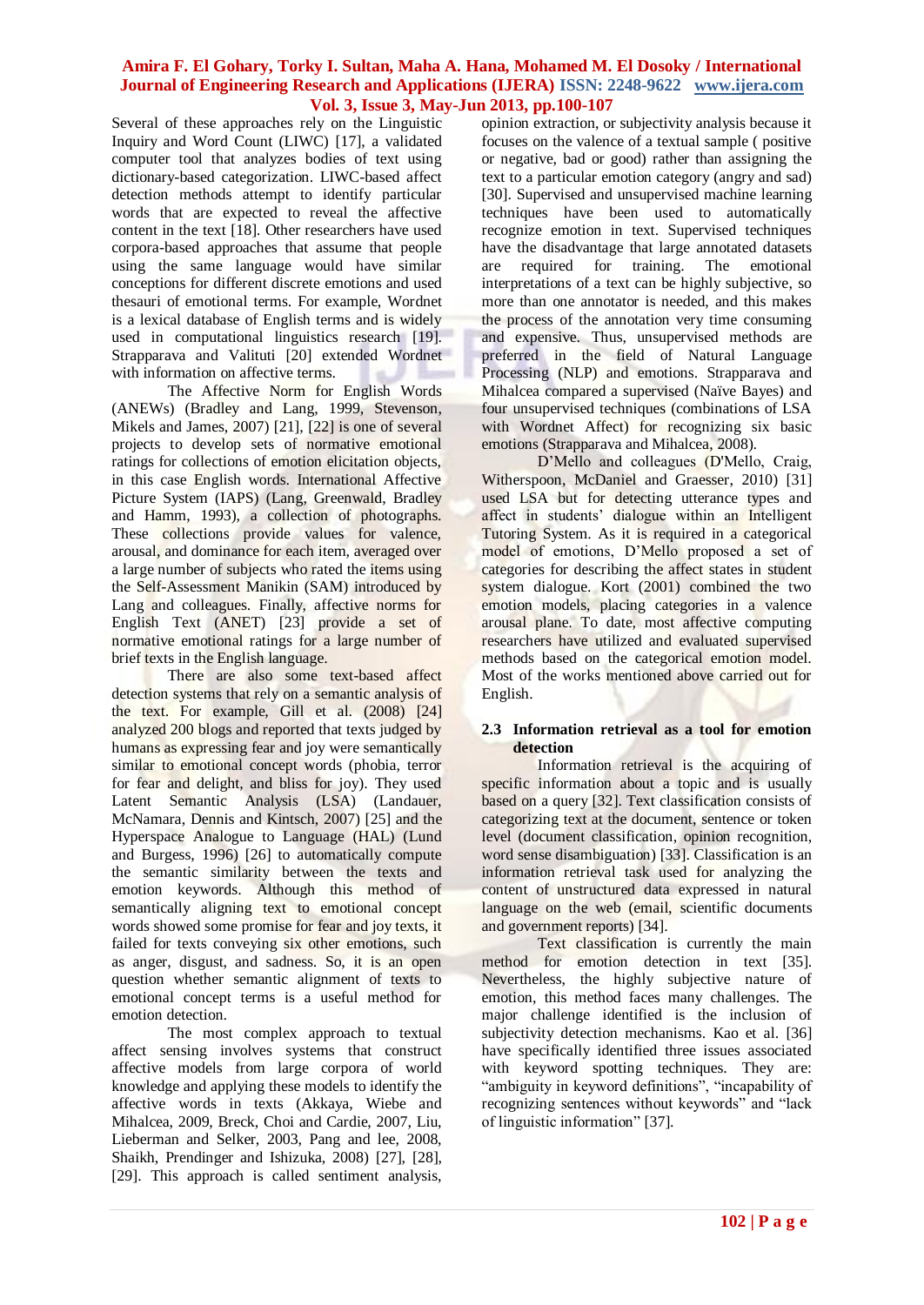## **3. ARCHITECTURE FOR EMOTION DETECTION**

The focus of this study is on sentence emotion based on emotion words using a dataset composed of children"s stories. The dataset consists of 100 documents containing 2,514 sentences. Sentences are the basic units for emotional expression, so they are used as basic level for emotion annotation. Each document is decomposed into non-overlapping and sequential sentences. Stories consist of words that are written by with the intension to evoke emotions and to attract the children"s attention are suitable for this experiment because stories tended to evoke emotions that attract the reader's attention.

The problem of classifying the emotional orientation of sentences in the domain of children"s stories can be decomposed into two subproblems:

## **Annotating a dataset**

A dataset of 65 documents is annotated on sentence level with eight emotion categories, the سعبدة, حسن, خوف, غضب,) emotions six basic اشمئزاز, مفاجأة), in addition to the (neural category) in case of the sentence does not contain any emotion words, and the (mixed category) when the sentence contains emotional words belongs to more than one emotion category. The documents have been annotated by two annotators independently to measure agreement on the annotation of this dataset. The annotators were asked to select the appropriate emotions for each sentence based on the presence of words with emotional content, and also the overall feeling invoked by the sentence. The agreement between two annotators is calculated by finding observed and expected agreement. Observed agreement (*Ao*) calculates how much two annotators agreed on the individual annotations that each annotator made. Expected agreement (*Ae*) calculates how much the annotators are expected to agree if they each randomly assigned emotions to the sentences. Kappa value is calculated with the following equation:  $K = (A_o - A_e) / (1 - A_e)$ 

A Kappa value of 1.0 is total agreement and 0.0 is complete random labeling.

For our dataset the Observed agreement  $(A<sub>o</sub>)$  is (0.16), and the Expected agreement  $(A<sub>e</sub>)$  is  $(0.55)$ . The Kappa value is  $(0.46)$  that suggesting moderate agreement. This result is due to the nature of emotion, that is inherently ambiguous both in terms of the emotion classes and the natural language words that representing them. Many instances a sentence may be found to exhibit more than one emotion (the word "صرخ" can relate to three categories ("سعاده، حزن، غضب"), more than one emotion can be assigned to one sentence, that the terms in the anger category tend to share disgust terms and also fear and sadness terms, a sentence also could not be attributed to any determined categories. Cohen"s kappa is used to measure the

agreement in classifying items into determined categories.

Based on the annotated dataset, the emotion lexicon for the six basic emotions is constructed. To the best of our knowledge, at present, there are no large Arabic emotion lexicons. The developed Arabic lexicon is an affective lexical repository of words referring to emotional states relevant to the six basic emotion categories extracted from the annotated dataset and with direct translation of English emotional lexicons. This lexicon contains emotional words for direct and indirect affective words. The direct emotional words refer directly emotional states. While indirect emotional words have indirect reference that depends on the context. Testing dataset is selected from this dataset randomly, includes 35 documents, this allows to measure how well our process marks the sentences from which we have obtained our Arabic lexicon.

## **Automatic Emotion Detection**

In the first step in the procedure the text goes through preprocessing steps which are: stopwords removal and word stemming. These steps help the significant linguistic components of text to be focused and considered by removing unimportant data.

Starting with the motion words lexicon, which contain six lists of affective words with both direct and indirect emotion words for each category, the Vector Space Model (VSM) is used to compute the similarities between sentences and the basic six emotion lexicon. With the emotional word intensity values and term frequency, the emotion weight matrix can be measured. An emotional word is represented as a vector to record its intensity of the six basic emotional classes. The matrix *l*, whose entire  $l(i, j)$  are the emotion weight of the term  $i$  in sentence *j*. Terms are encoded as vectors in a matrix, whose components are co-occurrence frequencies of words in the sentences for each documents corresponding to the six emotional categories. The matrix element means the importance of the term in representing the emotional meaning of the sentence. Sentences in our categorical approach are converted to a vector whose components are co-occurrence frequencies of emotional words in sentences, for example a sentence vector is represented as vector values corresponding to the basic six emotions:<br> $\vec{r}$  (0.0.0.0.0.0.0.0.0.0.0) *s* = (0*.*0*,* 0*.*4*,* 0*.*7*,* 0*.*0*,* 0*.*0*,* 0*,*0)

 Both the sentences and emotional categories are represented in a common vector space as in fig.1.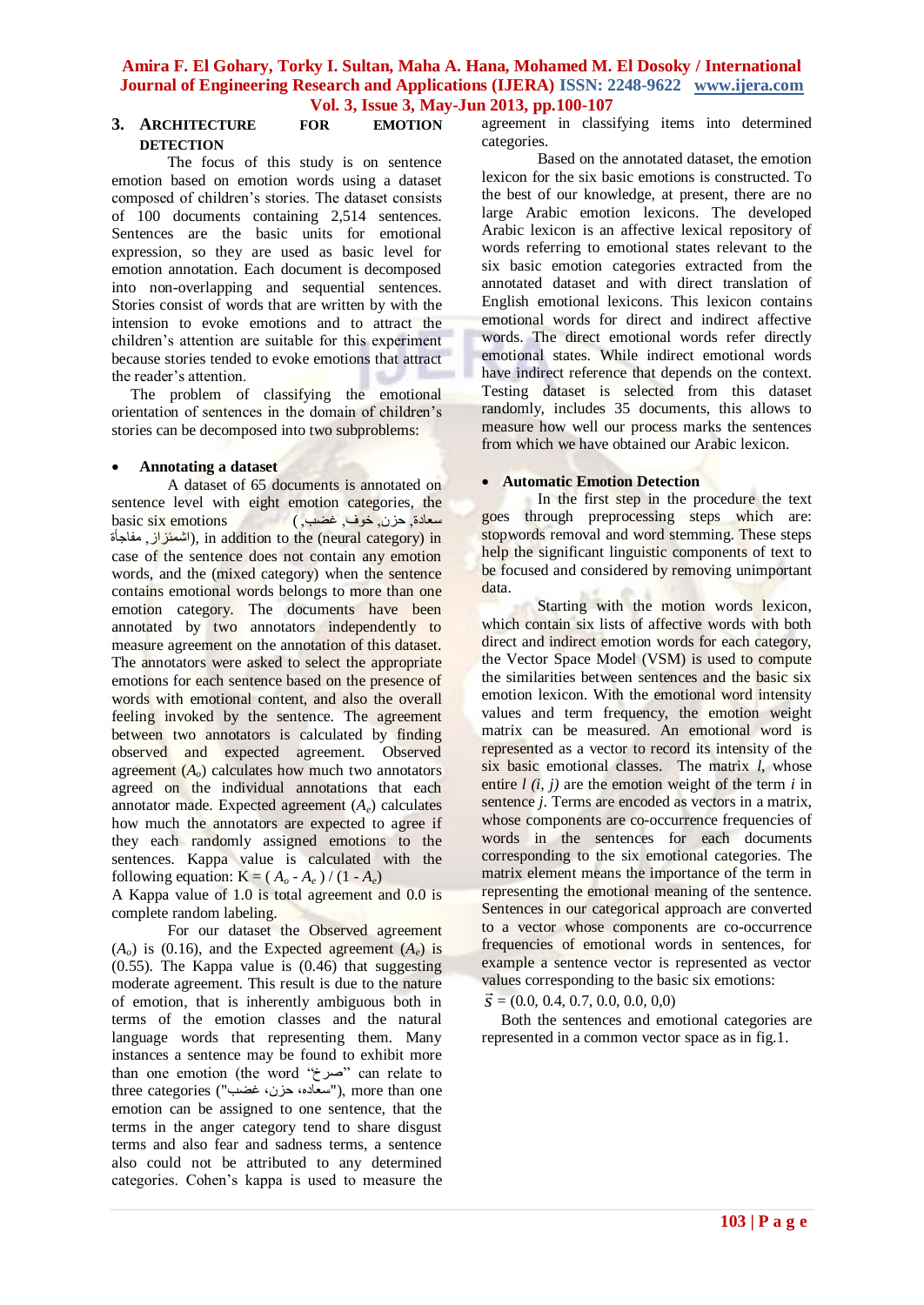

Fig.1 sentences and emotion categories are represented as vectors in the vector space model

Distances between the sentences and emotional categories can then be measured by using the cosine angle between the input sentence and an emotional vector as a similarity measure to label each sentence with the closest category using (1). If the cosine similarity does not exceed a threshold, the input sentence is labeled as "neutral", the absence of emotion. Otherwise it is labeled with one emotion associated with the closest emotional vector having the highest similarity value. A predetermined threshold is (0.6) is used for the purpose of validating a strong emotional relation between two vectors. The values produced by this technique are to be used for the classification task that converts each sentence into predefined categories. The classification consists of finding the closest emotion category to the sentence. One class with the maximum score is selected as the final emotion class.

(1)

After that, each document can be represented by summing up the normalized vectors of all the sentences contained in it. The similarity between each document and the emotional categories is computed also using the cosine similarity and assign a document a category with the highest value.

Fig.3 the results of measuring the similarity between the normalized documents' vectors in our dataset with the emotional categories to determine which category each document belongs to. Each document has different values with respect to each emotion from the six basic emotions; a document is labeled with the emotion with the highest value which indicate the closest vector to that document.

|   |                                    | $10.$ $docx$ |                |                                                              |                          |                        |                      |                      |                                    |                      |                      |                      |                        |                        |                         |                      |                      |                      |
|---|------------------------------------|--------------|----------------|--------------------------------------------------------------|--------------------------|------------------------|----------------------|----------------------|------------------------------------|----------------------|----------------------|----------------------|------------------------|------------------------|-------------------------|----------------------|----------------------|----------------------|
|   | Frequency<br>٩<br>2<br>4<br>٢<br>6 |              |                | Normalization<br>5<br>3<br>$\overline{\mathbf{2}}$<br>4<br>6 |                          |                        |                      |                      | Weight %<br>3<br>6<br>h<br>4       |                      |                      |                      |                        |                        |                         |                      |                      |                      |
|   | 44<br>33<br>0                      | 9<br>3<br>6  | 51<br>10<br>41 | 2<br>$\overline{2}$<br>0                                     | 3<br>$\overline{2}$<br>1 | 0<br>$\mathbf{0}$<br>0 | 0.65<br>0.95<br>0.00 | 0.13<br>0.09<br>0.14 | 0.75<br>0.29<br>0.99               | 0.03<br>0.06<br>0.00 | 0.04<br>0.06<br>0.02 | 0.00<br>0.00<br>0.00 | 40.37<br>66.00<br>0.00 | 8.26<br>6.00<br>12.50  | 46.79<br>20.00<br>85.42 | 1.83<br>4.00<br>0.00 | 2.75<br>4.00<br>2.08 | 0.00<br>0.00<br>0.00 |
|   | $11.$ doc                          |              |                |                                                              |                          |                        |                      |                      |                                    |                      |                      |                      |                        |                        |                         |                      |                      |                      |
|   | Frequency<br>6                     |              |                | Normalization<br>٩<br>6                                      |                          |                        |                      |                      | Weight %<br>3<br>6                 |                      |                      |                      |                        |                        |                         |                      |                      |                      |
|   | 8<br>6<br>Ō                        | 0            | 0<br>0<br>0    | 0<br>0<br>0                                                  | 0<br>0<br>0              | 0<br>$\mathbf{0}$<br>0 | 0.99<br>0.99<br>0.00 | 0.12<br>0.16<br>0.00 | 0.00<br>0.00<br>0.00               | 0.00<br>0.00<br>0.00 | 0.00<br>0.00<br>0.00 | 0.00<br>0.00<br>0.00 | 88.89<br>85.71<br>0.00 | 11.11<br>14.29<br>0.00 | 0.00<br>0.00<br>0.00    | 0.00<br>0.00<br>0.00 | 0.00<br>0.00<br>0.00 | 0.00<br>0.00<br>0.00 |
| ۹ | 12.docx                            |              |                |                                                              |                          |                        |                      |                      |                                    |                      |                      |                      |                        |                        |                         |                      |                      |                      |
|   | Frequency<br>k<br>6<br>٨<br>٩      |              |                | Normalization<br>¢<br>6<br>٠<br>3                            |                          |                        |                      |                      | Weight %<br>3<br>6<br>ŋ.<br>٢<br>4 |                      |                      |                      |                        |                        |                         |                      |                      |                      |
|   | 65<br>46                           | 10<br>3      | 48<br>4        | 5<br>4                                                       |                          | $\mathbf{0}$<br>0      | 0.80<br>0.99         | 0.12<br>0.06         | 0.59<br>0.09                       | 0.06<br>0.09         | 0.01<br>0.02         | 0.00<br>0.00         | 50.39<br>79.31         | 7.75<br>5.17           | 37.21<br>6.90           | 3.88<br>6.90         | 0.78<br>1.72         | 0.00<br>0.00         |

 $\frac{1}{2}$  44 1 0 0 0.00 0.06 0.99 0.02 0.00 0.00 0.00 13.46 84.62 1.92 0.00 0.00

 Fig.2. similarity values for various documents After that, K-mean method is used in the classification of the documents, which propose clusters for the six emotional categories. In the first step random vectors have been assigned arbitrary to 10 classes, then compute the similarity between these classes and the normalized vectors of the documents. The documents will be clustered in different classes. For each class a new class value will be computed getting the average of the vectors for all the documents containing in it. Repeat the above steps with the new vector values for the categories until no change occur in the values of the classes vectors. Each category contains some of the documents that are related to this category. This will facilitate the information retrieval processes that making queries for specific documents easier.

 Fig.2 shows the results of applying the K-means method on the test dataset using the three emotional words (all, direct, and indirect) in this case the majority class is "السعبدة", in the three emotional words. This is due to the sentences in the children stories tending to have more happy emotional terms.



Fig.2 no of documents within different emotional categories

 The goal of affect detection is to predict a single emotional label to a given input sentence. In this dataset of stories the majority class is happiness.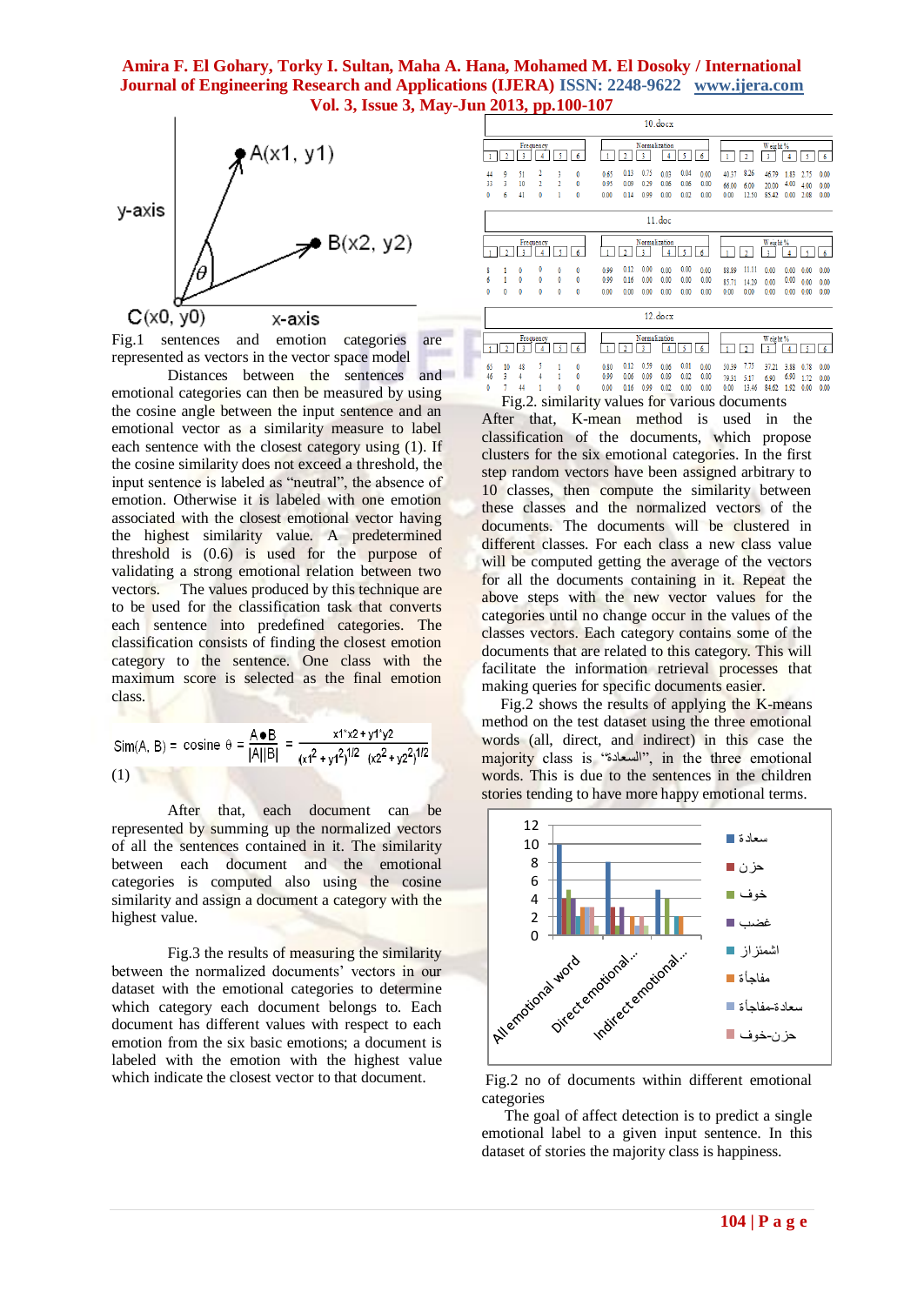Classification accuracy is usually measured in terms of precision, recall, and F-measure.

$$
\text{Precision} = \frac{TP}{TP + FP}, \qquad \text{Recall} = \frac{TP}{TP + FN}
$$
\n(2)

 Precision is the number of correctly labeled sentences retrieved by the algorithm divided by all the sentences retrieved by the algorithm.

Recall is the number of correctly labeled sentences retrieved by the given algorithm divided by the sentences annotated as correct. After precision and recall are calculated, the values are used to calculate the f-score, the harmonic mean of precision and recall that functions as a weighted average equation.

$$
f - score = 2 * Precision*Recall
$$
  
(3) Precision+Recall

Table 1 Overall average results for the three datasets using precicion, recall, and f-scors

| <b>Emotions</b> | <b>Precision</b> | <b>Recall</b> | н       |  |  |  |
|-----------------|------------------|---------------|---------|--|--|--|
|                 |                  |               | measure |  |  |  |
| السعادة         | 0.794            | 0.771         | 0.782   |  |  |  |
| الحزن           | 0.675            | 0.612         | 0.642   |  |  |  |
| الخوف           | 0.714            | 0.585         | 0.643   |  |  |  |
| الغضب           | 0.6              | 0.6           | 0.6     |  |  |  |
| الإشمئزاز       | 0.4              | 0.333         | 0.363   |  |  |  |
| المفاحأة        | 0.867            | 0.8           | 0.828   |  |  |  |

Table1 shows the results of measuring the accuracy of our approach to automatic emotion detection with the test dataset. Our method obtained average 65% fmeasure for recognizing the six basic emotions for Arabic emotion sentences. This showed promising results compared with the existing classification methods used with other languages.

From the above results, it has been found that the emotions computed by our method are in agreement with the emotion annotated by annotators.

## **4. CONCLUSION**

Emotions recognition on text has wide applications. This study investigates a computational approach for analyzing and tracking emotions in Arabic children stories based on emotion words. This implies a development of Arabic lexicon used for determining emotional words in the input text. Arabic differs from European languages morphologically, syntactically, and semantically. The Arabic language is difficult to deal with due to its orthographic variations and its complex morphological structure. The Vector Space Model (VSM) is used to compute the similarities between sentences and the basic six emotion lexicon, the input sentence is labeled with the closest category. K-mean method is used in the classification of the documents, which propose clusters for the six emotional categories. Each category contains some

of the documents that are related to this category. The results show that the majority class is "السعبدة". Detecting emotions in Arabic texts is useful for a number of purposes including: identifying blogs that express specific emotions towards the topic of interest, identifying what emotions a newspaper headline evoke, and create automatic dialogue systems that respond automatically and appropriately to different emotional states of the user. The resulting document level emotion tagger can be used in an emotion based information retrieval system. The experiments show that emotional words and sentences play important role for emotion recognition, but more linguistic expressions such as negative word, conjunctions, and punctuations should be considered for more accurate recognition. That the affective meaning is not simply expressed by the lexicon used as the model assumes, it is also an effect of the linguistic structure.

## **5. FUTURE WORK**

Research efforts will be directed towards applying machine learning techniques that work with unlabeled data, rather than annotating data which is time consuming and also susceptible to error.

Integrate the in-depth semantic analysis of the text, the affective lexicon used need to be enhanced that it should include the entire emotional adjective, nouns, verbs, and adverbs, emoticons, and abbreviations to handle abbreviated language.

The emotions of a text can be affected by many factors: emotion words, negative words, conjunctions, modifiers, punctuations, contexts in this study not all of these factors are included, in future research it is useful to include the impact of the function words in changing the emotional values of the text.

## **REFERENCES**

- [1] W. Peter, M. Roger, F. Petra, C. Marc and W. Yorick, *Emotion in Human-Agent Interfaces* (January 2006).
- [2] S. Turkle, The Second Self: *Computers and the Human Spirit* (Simon & Schuster, 1984).
- [3] S. Mingli , Y. Mingyu, L.Na, Ch. Chun, *A robust multimodal approach for emotion recognition* (College of Computer Science, Zhejiang University, China, 2008).
- [4] P. Ekman. "Are there basic emotions?", *Psychological Review, 99*, pp. 550-553.
- [5] N. Frijda, "Emotion, Cognitive Structure, and Action Tendency," Cognition and Emotion, vol. 1, pp. 115-143, 1987.
- [6] O. Zeljko , G. Nestor , L. Miguel , F.Inmaculada , C.Idoia, *An Ontology for Description of Emotional Cues*, (Computer Science Faculty; University of the Basque Country, 2005).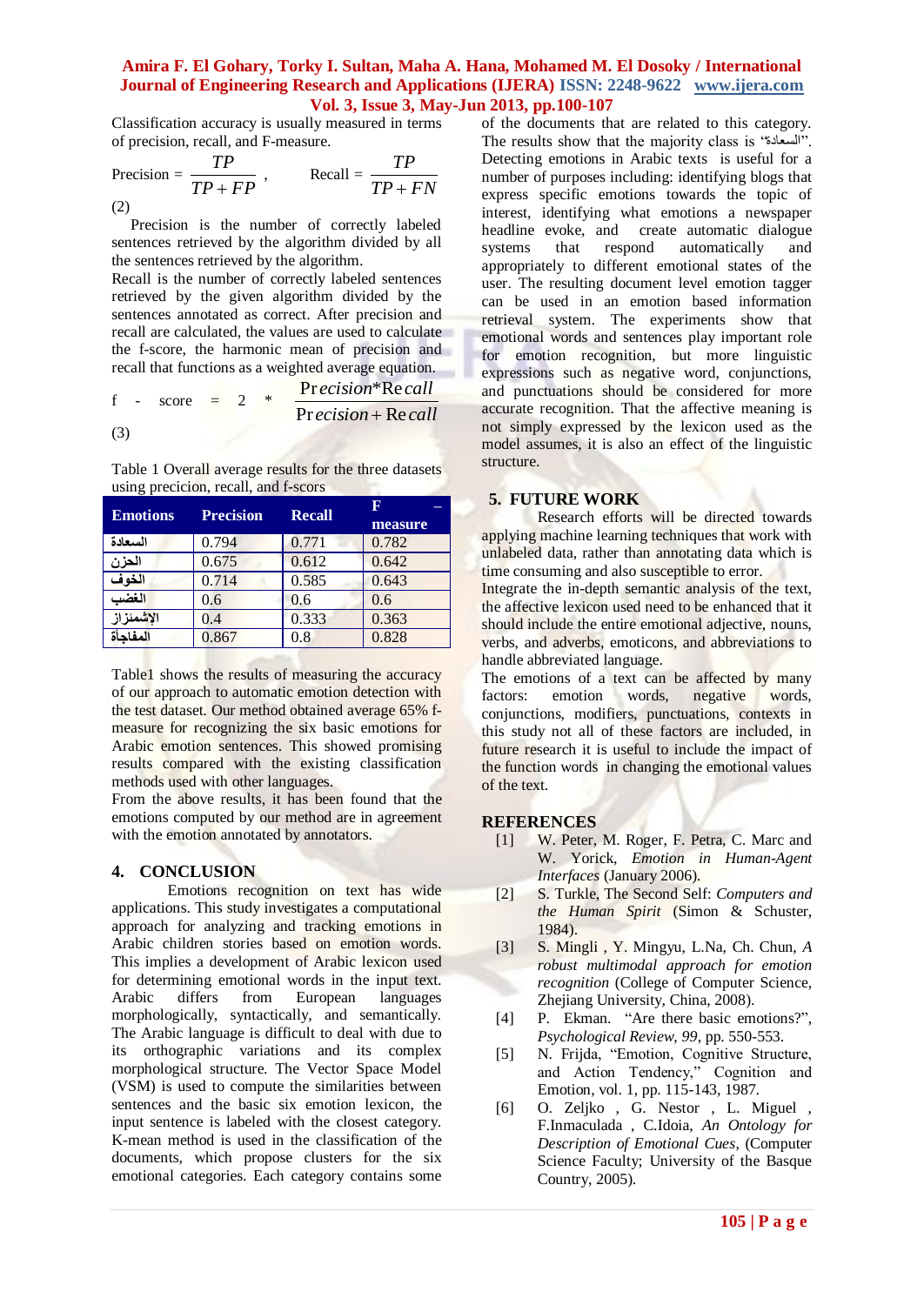- [7] B. Nadia, C. Paul, C. Anna, J. Charlene, and K. Woong. *On posture as a modality for expressing and recognizing emotions.* UCLIC, University College London, Remax House, Alfred Place, London WC1E 7DP, UK.
- [8] C. Elizabeth, N. Shami, P. Christian, *Let's get emotional: Emotion research in human computer interaction*, (California, USA, April 2007).
- [9] S. Mingli , Y. Mingyu, L.Na, Ch. Chun, *A robust multimodal approach for emotion recognition* (College of Computer Science, Zhejiang University, China, 2008).
- [10] Shiv Naresh Shivhare, Saritha Khethawat, "Emotion Detection from Text", *CS & IT 05*, 2012, pp.371-377.
- [11] C.E. Osgood, W.H. May, and M.S. Miron, Cross-Cultural Universals of Affective Meaning (Univ. of Illinois Press, 1975).
- [12] C. Lutz and G. White, "The Anthropology of Emotions," *Ann. Rev. Anthropology, vol. 15*, pp. 405-436, 1986.
- [13] A.V. Samsonovich and G.A. Ascoli, Cognitive Map Dimensions of the Human Value System Extracted from Natural Language, *Proc. AGI Workshop Advances in Artificial General Intelligence: Concepts, Architectures and Algorithms,* pp. 111-124, 2006.
- [14] M.A. Cohn, M.R. Mehl, and J.W. Pennebaker, "Linguistic Markers of Psychological Change Surrounding September 11, 2001", *Psychological Science, vol. 15,* pp. 687-693, Oct. 2004.
- [15] J. Pennebaker, M. Mehl, and K. Niederhoffer, "Psychological Aspects of Natural Language Use: Our Words, Our Selves," *Ann. Rev. Psychology, vol. 54,* pp. 547-577, 2003.
- [16] J. Kahn, R. Tobin, A. Massey, and J. Anderson, "Measuring Emotional Expression with the Linguistic Inquiry and Word Count," Am. J. *Psychology, vol. 120,*  pp. 263-286, Summer 2007.
- [17] J. Pennebaker, M. Francis, and R. Booth, Linguistic Inquiry and Word Count (LIWC): A Computerized Text Analysis Program. Erlbaum Publishers, 2001.
- [18] J. Hancock, C. Landrigan, and C. Silver, Expressing Emotion inText-Based Communication, *Proc. SIGCHI,* 2007.
- [19] G. Miller, R. Beckwith, C. Fellbaum, D. Gross, and K. Miller, "Introduction to Wordnet: An On-Line Lexical Database", *J. Lexicography, vol. 3,* pp. 235-244, 1990.
- [20] C. Strapparava and A. Valitutti, "WordNet-Affect: An Affective Extension of WordNet," *Proc. Int'l Conf. Language*

*Resources and Evaluation,* vol. 4, pp. 1083- 1086, 2004.

- [21] M.M. Bradley and P.J. Lang, "Affective Norms for English Words (ANEW): Instruction Manual and Affective Ratings," Technical Report C1, *The Center for Research in Psychophysiology*, Univ. of Florida, 1999.
- [22] R.A. Stevenson, J.A. Mikels, and T.W. James, "Characterization of the Affective Norms for English Words by Discrete Emotional Categories," *Behavior Research Methods, vol. 39,* pp. 1020-1024, 2007
- [23] .M.M. Bradley and P.J. Lang, "Affective Norms for English Text (ANET): Affective Ratings of Text and Instruction Manual,"Technical Report No. D-1, Univ. of Florida, 2007.
- [24] Gill, R. French, D. Gergle, and J. Oberlander, "Identifying Emotional Characteristics from Short Blog Texts," *Proc. 30th Ann. Conf. Cognitive Science Soc.,* B.C.Love,K.McRae,and V.M. Sloutsky, eds., pp. 2237-2242, 2008.
- [25] T. Landauer, D. McNamara, S. Dennis, and W. Kintsch, Handbook of Latent Semantic Analysis. Erlbaum, 2007.
- [26] K. Lund and C. Burgess, "Producing High-Dimensional Semantic Spaces from Lexical Co-Occurrence", *Behavior Research Methods Instruments and Computers, vol. 28*, pp. 203-208, 1996.
- [27] E. Breck, Y. Choi, and C. Cardie, "Identifying Expressions of Opinion in Context," *Proc. 20th Int'l Joint Conf.*  Artificial Intelligence, 2007.
- [28] H. Liu, H. Lieberman, and S. Selker, "A Model of Textual Affect Sensing Using Real-World Knowledge," *Proc. Eighth Int'l Conf.* Intelligent User Interfaces, pp. 125- 132, 2003.
- [29] M. Shaikh, H. Prendinger, and M. Ishizuka, "Sentiment Assessment of Text by Analyzing Linguistic Features and Contextual Valence Assignment", *Applied Artificial Intelligence, vol. 22,* pp. 558-601, 2008.
- [30] B. Pang and L. Lee, "Opinion Mining and Sentiment Analysis," *Foundations and Trends in Information Retrieval, vol. 2,* pp. 1-135, 2008.
- [31] S. D'Mello and A. Graesser, "Multimodal Semi- Automated Affect Detection from Conversational Cues, Gross Body Language, and Facial Features," *User Modeling and User-Adapted Interaction, vol. 10,* pp. 147-187, 2010.
- [32] H. H. Binali, V. Potdar, and C. Wu, "A State Of The Art Opinion Mining And Its